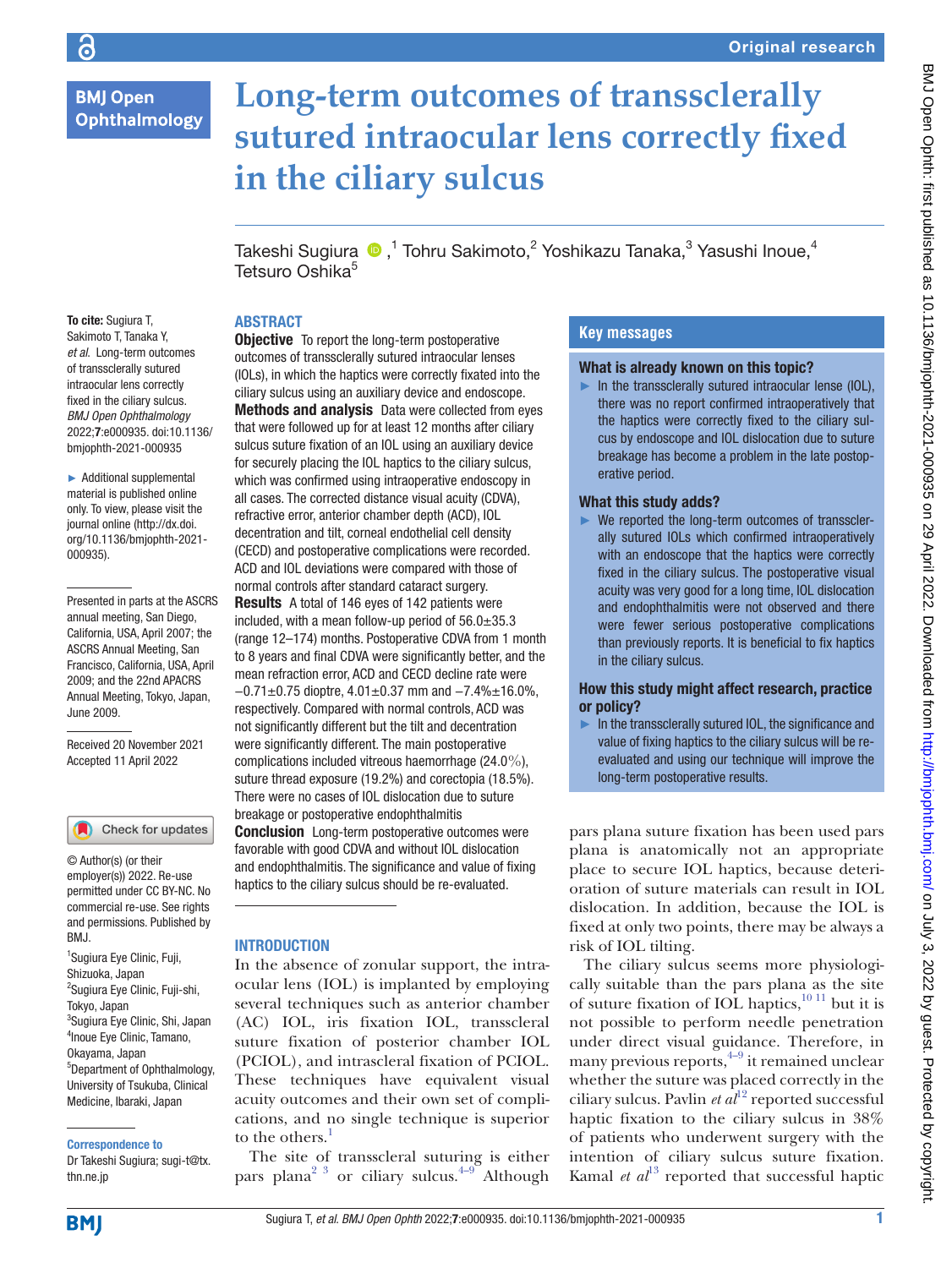fixation to the ciliary sulcus was achieved in 31% and 29% of patients who underwent surgery with the intention of ciliary sulcus suture fixation from outside and inside the eye, respectively.

By analysing the anatomical morphology of the ciliary sulcus in living eyes using ultrasound biomicroscopy and endoscopy, $14$  we developed an injector (Ciliary Sulcus Pad Injector; Duckworth & Kent, Baldock, UK,) to facilitate accurate suturing to the ciliary sulcus without direct observation.<sup>15</sup> Using this device, the needle correctly pierced the ciliary sulcus in a single attempt in 91.4% of  $\frac{2}{\text{cases}}$ . [15 16](#page-6-4)

Considering that the indication for cataract surgery is expanding to younger patients and the patients' life expectancy is increasing, it is critical to learn the longterm outcomes of IOL implantation in eyes with deficient capsular support. Furthermore, in recent years, several long-term outcomes of more than 10 years after surgery have been reported, $17-19$  and IOL dislocation due to suture breakage has become a problem in the late post-operative period.<sup>[17](#page-6-5)</sup>

In this study, we aimed to assess the long-term outcomes of transscleral suture fixation of IOLs, in which ciliary sulcus suturing was performed using a specialised injector and the site of fixation was confirmed intraoperatively with the endoscope.

#### **METHODS**

This study design is a retrospective, comparative, interventional case series. The inclusion criteria were aphakia with deficient capsular support, a dislocated IOL and a subluxated crystalline lens. We included patients who used the IOLs of NR81K (NIDEK, Gamagori, Japan) and CZ70BD (Alcon, Geneva, Switzerland) which were specialised for transscleral suture fixation and who had a minimum follow-up period of 12 months. The exclusion criteria were that the observation period was less than 12 months and that IOLs other than NR81K and CZ70BD were used.

The preoperative ocular pathologies of transsclerally sutured IOL group were examined. The eyes undergoing standard cataract surgery, without any ocular pathologies other than age-related cataracts, served as normal controls. As the IOL of controls, we selected AN6KA (KOWA Co, Nagoya, Japan) whose overall length is close to that of NR81K (NR81K: 12.75 mm, AN6KA: 13.0 mm).

All patients underwent the same procedure<sup>[15](#page-6-4)</sup> [\(online](https://dx.doi.org/10.1136/bmjophth-2021-000935) [supplemental video S1](https://dx.doi.org/10.1136/bmjophth-2021-000935)) performed by the same surgeon (TS) at the Sugiura Eye Clinic between November 2006 and April 2020. The surgery<sup>15 16</sup> was performed using the aforementioned injector, and accurate piercing of the ciliary sulcus and precise fixation of the haptics to the ciliary sulcus were confirmed intraoperatively in all cases using an endoscope ([online supplemental figure S1](https://dx.doi.org/10.1136/bmjophth-2021-000935)). The needle was passed through the sclera in a half layer and the suture was ligated on the scleral surface. A suture thread of approximately 5 mm was left on the scleral surface and placed under the conjunctiva to prevent it from penetrating the conjunctiva [\(online supplemental](https://dx.doi.org/10.1136/bmjophth-2021-000935) [figure 2B](https://dx.doi.org/10.1136/bmjophth-2021-000935)).

In the control group, standard cataract surgery was performed by the same surgeon (TS) at the Sugiura Eye Clinic between January 2020 and April 2020 with a 2.65 mm temporal corneal incision and implantation of AN6KA. The control was used to compare AC depth (ACD), decentration, and tilt of IOLs.

Preoperative, postoperative and final follow-up corrected distance visual acuity (CDVA) were measured, and the transition of CDVA up to 10 years after surgery was examined in detail.

The axial length was measured using AL-4000 (TOMEY., Aichi, Japan) or OA-2000 (TOMEY), and IOL power was calculated using the SRK/T formula. The amount of refractive error (spherical equivalent at six postoperative months—target refraction) and decline rate of the corneal endothelial cell density (CECD) at six postoperative months were assessed. CECD was not available at 1 year after surgery. Anterior segment optical coherence tomography (AS-OCT, CASIA 2, TOMEY) was used to measure ACD from the posterior corneal surface to the IOL surface, IOL decentration and tilt. The IOL tilt was defined as the angle between the normal line of the corneal apex (vertex normal) and the optical axis of the IOL; decentration was defined as the distance between the vertex normal and the IOL centre. The directions were determined based on the results of the three-dimensional analysis.

We examined the detailed postoperative complications. The incidence of corectopia, which was defined as the major axis of the pupil being  $\geq 1.5$  times larger than the minor axis, was assessed. In this report, visual acuity is indicated by the logarithm of the minimum angle of the resolution (logMAR) units. Furthermore, We compared this report with the long-term observation reports $17-19$  of transsclerally sutured IOL.

#### Statistical analyses

The decimal CDVA was converted to logMAR units. The Wilcoxon signed-rank test was used for statistical comparison of preoperative and postoperative CDVA, and Welch's t-test was used for comparison of CECD and age. The Mann-Whitney U test and Welch's t test were used to compare the amount of IOL decentration and tilt. The Kruskal-Wallis and  $\chi^2$  tests were used to compare the ACD between the groups. The Mann-Whitney U test was used to compare refractive errors between IOLs. Fisher's exact test was used to compare sex and laterality, and the incidence of iris capture by the type of IOL. Statistical significance was set at p<0.05. All statistical analyses were performed using Excel Statistics 2015 software (Social Survey Research Information, Tokyo, Japan) and EZR for medical statistics<sup>20</sup> (Saitama Medical Center, Jichi Medical University, Saitama, Japan).

## **RESULTS**

We examined 146 eyes of 142 patients with aphakia without capsular support, marked deviated IOLs,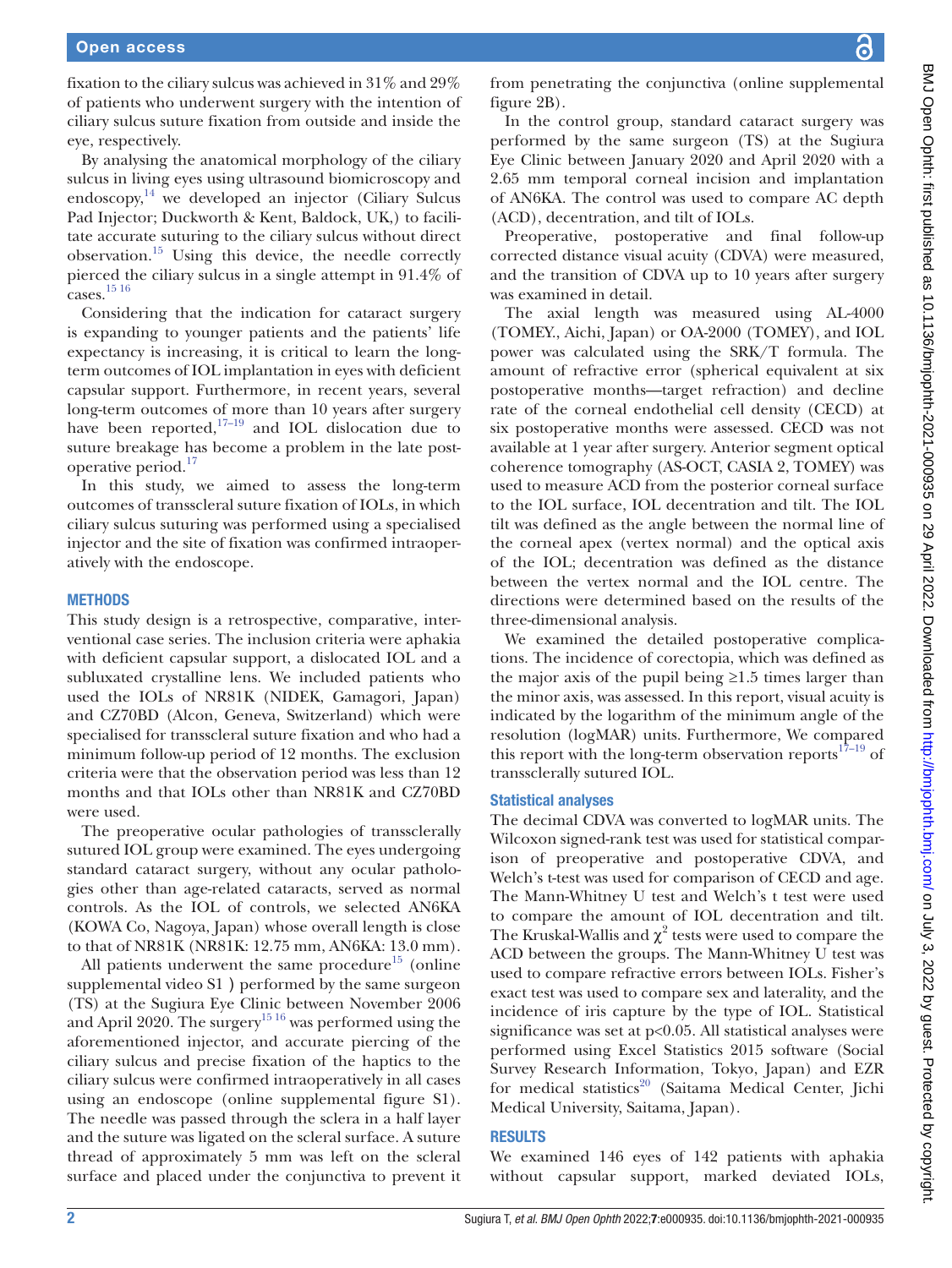<span id="page-2-0"></span>

| <b>Patient characteristics</b><br>Table 1  |                                       |                           |                          |                            |         |  |  |  |
|--------------------------------------------|---------------------------------------|---------------------------|--------------------------|----------------------------|---------|--|--|--|
|                                            | Ciliary sulcus suture fixation of IOL |                           |                          | Normal cataract<br>surgery |         |  |  |  |
| Type of IOL                                | All cases                             | <b>NE81K</b>              | CZ70BD                   | <b>AN6KA</b>               | P value |  |  |  |
| No of eyes                                 | 146                                   | 124                       | 22                       | 54                         |         |  |  |  |
| Age (y.)                                   | $68.6 \pm 13.7$ (23, 94)              | 68.6±13.9 (23, 94)        | $68.6 \pm 12.4$ (46, 88) | $73.2 \pm 9.0$ (54, 87)    | 0.0372  |  |  |  |
| Sex (M/F)                                  | 99/47                                 | 82/42                     | 17/5                     | 23/31                      | < 0.01  |  |  |  |
| Right/left                                 | 75/71                                 | 59/65                     | 16/6                     | 32/22                      | 0.568   |  |  |  |
| Postoperative observation<br>period (mon.) | $56.0\pm35.3$ (12, 174)               | $61.1 \pm 35.7$ (12, 174) | $27.0 \pm 10.5$ (12, 55) | $6.0\pm0(6, 6)$            | < 0.01  |  |  |  |

Mean±SD (range).

A statistical study was conducted between all cases group and normal cataract surgery group.

Fisher's exact test was used for sex and right/left and Welch's test was used for age and postoperative observation period.

IOL, intraocular lens.

dislocated IOLs and subluxated crystalline lenses. The postoperative follow-up period was 56.0±35.3 months (mean±SD, range: 12–174 months). The control group included 54 eyes of 41 patients who underwent standard cataract surgery. [Table](#page-2-0) 1 summarises the characteristics of the participants. The ocular conditions that necessitated IOL suture fixation are summarised in [table](#page-2-1) 2. The preoperative ocular pathologies other than aphakia were 12 eyes (8.2%) for eye trauma, 8 eyes (5.5%) for treated retinal detachment, 8 eyes (5.5%) for glaucoma and 7 eyes (4.8%) for pseudoexfoliation syndrome, 8 eyes  $(5.5\%)$  for diabetic retinopathy, 3 eyes  $(2.0\%)$  for agerelated macular degeneration, 2 eyes (1.4%) for branch retinal vein occlusion after laser treatment was 2 eyes  $(1.4\%)$  and 1 eye  $(0.7\%)$  for corneal leukoma.

The mean preoperative CDVA was 0.30±0.45, and the mean postoperative CDVA decreased in 1 week after surgery but remained significantly better than the preoperative level from 1 month to 8 years [\(figure](#page-2-2) 1). The

<span id="page-2-1"></span>

| Causes of need for suture fixation<br>Table 2                           |                        |              |  |  |
|-------------------------------------------------------------------------|------------------------|--------------|--|--|
| Causes                                                                  | No of eyes             | Rate $(\% )$ |  |  |
| IOL dislocation after cataract surgery                                  | 56                     | 38.4         |  |  |
| Inability to insert IOL due to<br>complications during cataract surgery | 40                     | 27.4         |  |  |
| Removal of IOL and lens by vitreous<br>surgery                          | 11                     | 7.5          |  |  |
| Aphakic eye with ECCE or ICCE                                           | 16                     | 11.0         |  |  |
| Trauma                                                                  | 12                     | 8.2          |  |  |
| Aphakic eye due to cataract surgery in<br>children                      | 5                      | 3.4          |  |  |
| Subluxated lens due to Marfan<br>syndrome                               | 4                      | 2.7          |  |  |
| Subluxated lens of unknown cause                                        | 1                      | 0.7          |  |  |
| Deterioration of IOL (subsurface nano<br>glistening)                    | 1                      | 0.7          |  |  |
|                                                                         | (Total no of eyes=146) |              |  |  |

ECCE, extracapsular cataract extraction; ICCE, intracapsular cataract extraction; IOL, intraocular lens.

mean final follow-up CDVA ( $n=146$ ) was  $0.15\pm0.43$ , which was significantly better than the preoperative level.

The mean refractive error at 6 months postoperatively was −0.712±0.749 dioptres (D), which was significantly more myopic than the preoperative target refraction (p<0.01) and the spherical equivalent of the normal controls  $(p<0.01)$  [\(table](#page-3-0) 3). There was a significant difference in the mean refractive error between the NR81K and CZ70BD IOLs  $(p<0.01)$  ([table](#page-3-0) 3). There was no significant difference in the mean ACD between all eyes with sutured IOL, eyes with NR81K, eyes with CZ70BD, and the standard cataract surgery group ([table](#page-3-0) 3). The preoperative and postoperative (6 months) CECD were  $2105\pm631$  cells/mm<sup>2</sup> and 1932 $\pm623$  cells/mm<sup>2</sup>, respectively, with a decline rate of −7.4±16.0%. The amounts of tilt and decentration of IOL are shown in [online supple](https://dx.doi.org/10.1136/bmjophth-2021-000935)[mental table 1](https://dx.doi.org/10.1136/bmjophth-2021-000935).

[Table](#page-3-1) 4 shows the incidence of postoperative complications and [online supplemental table 2](https://dx.doi.org/10.1136/bmjophth-2021-000935) shows a



<span id="page-2-2"></span>Figure 1 Time course of changes in corrected distance visual acuity. \*P<0.01, \*\*p<0.05, significantly better than the preoperative level. CDVA, corrected distance visual acuity; logMAR, logarithm of the minimum angle of the resolution; Pre, preoperative; W, week; M, month; Y, year.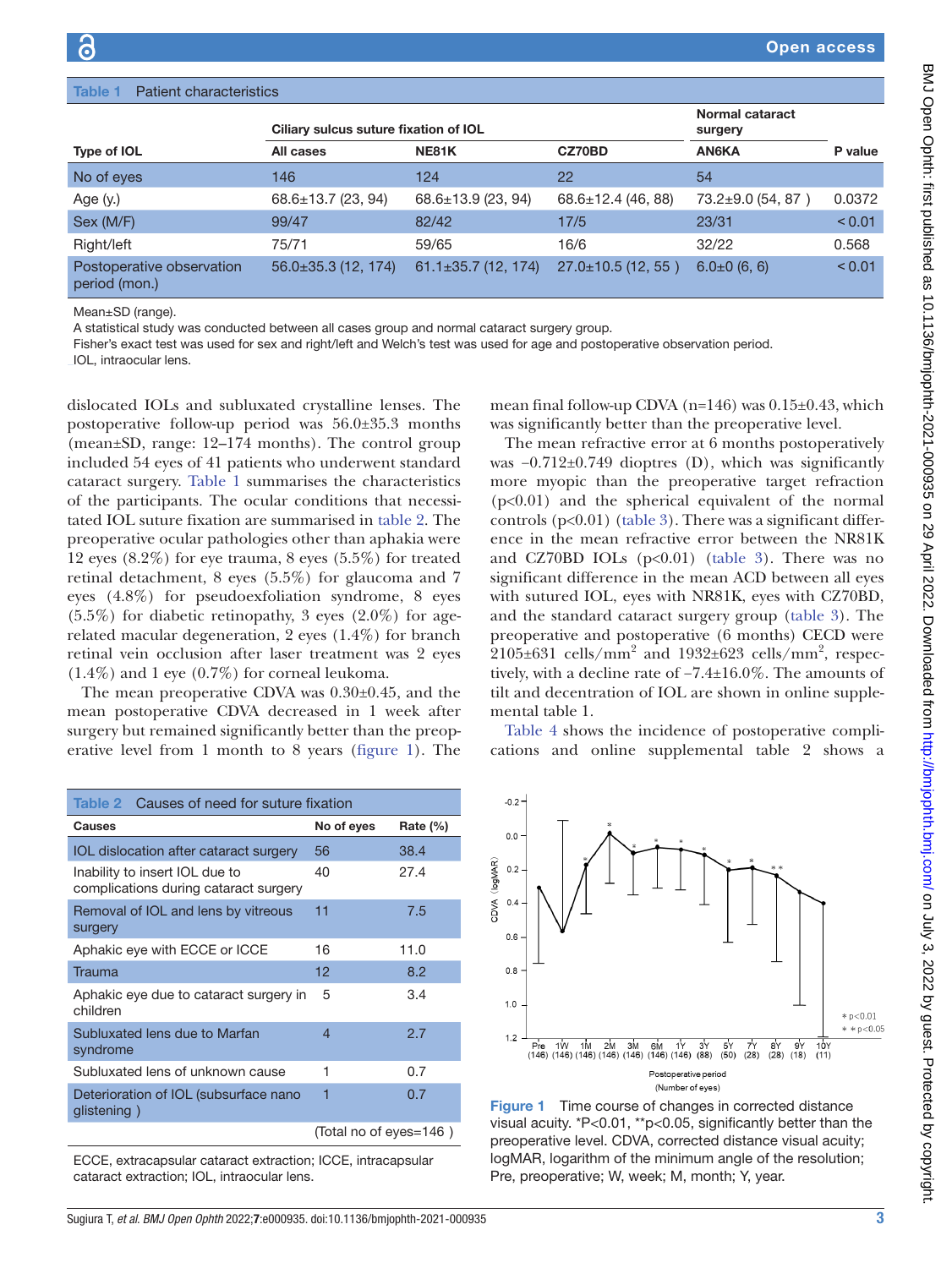<span id="page-3-0"></span>

| Table 3 The refractive error and anterior chamber depth                      |                                       |                                  |                   |                      |  |  |  |  |
|------------------------------------------------------------------------------|---------------------------------------|----------------------------------|-------------------|----------------------|--|--|--|--|
|                                                                              | Ciliary sulcus suture fixation of IOL | <b>Standard cataract surgery</b> |                   |                      |  |  |  |  |
| Type of IOL                                                                  | All IOLs for suture fixation          | <b>NR81K</b>                     | CZ70BD            | AN6KA                |  |  |  |  |
| The preoperative target refraction (D)                                       | $0.143 \pm 0.738$                     | $0.155 \pm 0.679$                | $0.146 \pm 0.960$ | $-0.142\pm0.707$     |  |  |  |  |
| The spherical equivalent power at 6 m $-0.559 \pm 1.07$<br>after surgery (D) |                                       | $-0.478 + 0.989$                 | $-1.01 \pm 13.0$  | $-0214+0.962$        |  |  |  |  |
| The refractive error (D)                                                     | $-0.712 \pm 0.749$ <sup>**</sup>      | $-0.633 \pm 0.744$ *             | $-1.16\pm0.610*$  | $-0.064 \pm 0.59$ ** |  |  |  |  |
| n                                                                            | 146                                   | 124                              | 22                | 54                   |  |  |  |  |
| The anterior chamber depth (mm)                                              | $4.01 \pm 0.37$                       | $4.03 \pm 0.40$                  | $3.94 \pm 0.25$   | $3.93 \pm 0.29$      |  |  |  |  |
| n                                                                            | 77                                    | 57                               | 20                | 54                   |  |  |  |  |

The refractive error=postoperative spherical equivalent power − preoperative target refraction.

The refractive error was recorded at 6 months after surgery.

For the refractive error, the Mann-Whitney U test showed a significant difference between NR81K and CZ70BD groups and between All IOLs and AN6KA.

For the anterior chamber depth, Kruskal-Wallis test showed no significant difference between NR81K, CZ70BD and AN6KA groups. Data are mean±SD.

\*P<0.05, \*\*p<0.01.

D, dioptre; IOL, intraocular lens; m, month; n, number of cases.

comparison with the long-term follow-up reports $17-19$  of 10 years or more. There were no cases of suture thread breakage and subsequent IOL dislocation. Vitreous haemorrhage cleared in 1 month without vitrectomy in all cases, with a mean period of  $14.7\pm6.7$  days (range: 4–28 days). The suture thread exposure on the conjunctiva was recognised at 11.3±8.1 months (3–30 months). Exposure was observed in the nasal-superior and temporal-inferior sides in 32% and 68% of the cases, respectively. The exposed suture thread was cut immediately when it occurred ([online supplemental figure](https://dx.doi.org/10.1136/bmjophth-2021-000935) [2C\)](https://dx.doi.org/10.1136/bmjophth-2021-000935), and the thread was completely removed in 10 eyes (6.8%). However, there were no cases of IOL dislocation or deviation.

The mean CDVA of Corectopia was 0.07±0.27 at 12 months postoperatively and 0.15±0.42 at the final follow-up, which did not differ significantly from that

<span id="page-3-1"></span>

| Postoperative complications<br>Table 4 |                        |          |  |  |  |
|----------------------------------------|------------------------|----------|--|--|--|
| <b>Postoperative complications</b>     | No of eyes             | Rate (%) |  |  |  |
| Vitreous haemorrhage                   | 35                     | 24.0     |  |  |  |
| Exposing the suture thread             | 28                     | 19.2     |  |  |  |
| Corectopia                             | 27                     | 18.5     |  |  |  |
| Glaucoma                               | 16                     | 11.0     |  |  |  |
| Iris capture                           | 9                      | 6.2      |  |  |  |
| Retinal detachment                     | 6                      | 4.1      |  |  |  |
| <b>Bullous keratitis</b>               | 3                      | 2.1      |  |  |  |
| CME related to this surgery            | 2                      | 1.4      |  |  |  |
| Ciliary dissociation                   | 1                      | 0.7      |  |  |  |
| Suture breakage                        | ი                      | 0.0      |  |  |  |
| Dislocation of IOL                     | O                      | 0.0      |  |  |  |
| Postoperative endophthalmitis          | 0                      | 0.0      |  |  |  |
|                                        | (Total no of eyes=146) |          |  |  |  |

CME, cystoid macula oedema; IOL, intraocular lens.

of all eyes (n=146) and was significantly better than the preoperative level. Seven eyes of postoperative glaucoma had normal intraocular pressure (IOP) but had pseudoexfoliation syndrome preoperatively. Trabeculectomy was performed in one eye due to uncontrolled IOP. The incidence of iris capture was significantly higher with IOLs of 6.0 mm optic diameter (NR81K, n=8) than with IOLs of 7.0 mm optic diameter (CZ70BD, n=1) ( $p<0.01$ ). Iris capture was observed only in male patients, and none of them were taking  $\alpha_{_1}$  adrenergic receptor antagonists for prostatic hypertrophy. Retinal detachment developed at 27.4±35.0 months (1–101 months) postoperatively. Pars plana vitrectomy (PPV) was performed in these eyes. Cystoid macular oedema (CME) was found in one eye at 4 months and in another eye at 5 months after surgery. In ciliary dissociation ciliary body suturing was performed. There were no cases of postoperative endophthalmitis.

The number of eyes with at least one complication during the follow-up was 49 eyes (33.6%).

Postoperative reoperations for severe complications of retinal detachment, glaucoma and ciliary dissociation were performed in eight eyes (5.5%; PPV, six eyes; trabeculectomy, one eye; ciliary body suturing, one eye).

#### **DISCUSSION**

We have developed the technique to securely fix haptics in the ciliary sulcus to use the injector and an endoscope. The advantages of this technique are that haptics are securely fixed to the ciliary sulcus, so that IOL dislocation due to suture thread breakage does not occur, and there are few serious complications and reoperations [\(online](https://dx.doi.org/10.1136/bmjophth-2021-000935) [supplemental table S2](https://dx.doi.org/10.1136/bmjophth-2021-000935)). Therefore, the postoperative visual acuity is also good.

Because life expectancy after cataract surgery is long, IOL dislocation due to rupture of the zonule of Zinn due to ageing deterioration after cataract surgery without complications is increasing even in the absence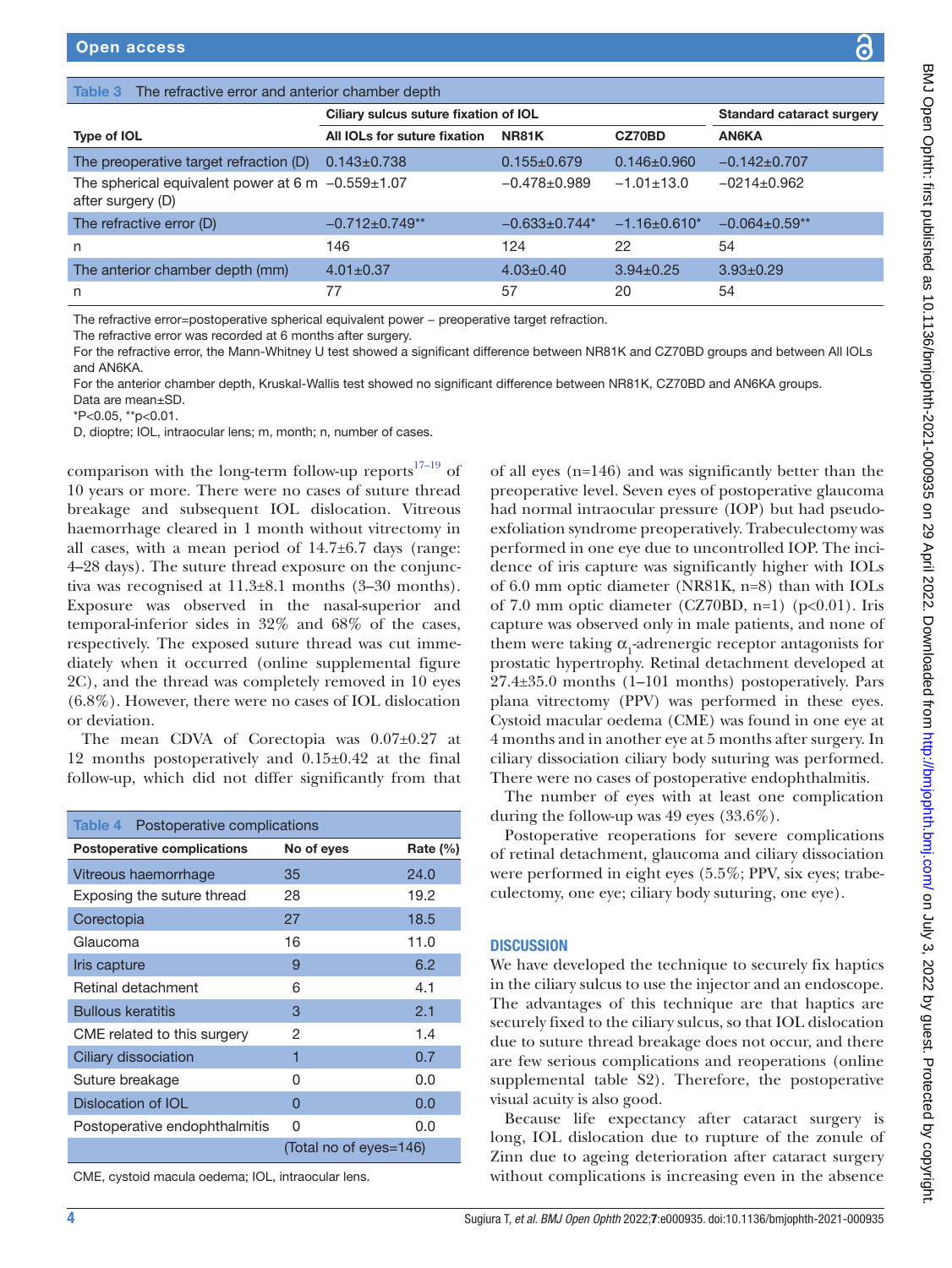of serious pathological disease. In this study, 38.4% of the patients had IOL dislocation after cataract surgery, which was approximately twice of that (21%) reported by McAllister and Hirst<sup>[19](#page-6-7)</sup> in 2011. Therefore, in the secondary implantation of IOL, a surgical procedure with fewer complications and better postoperative CDVA is required. The results of CDVA and complications in this study are better than those in the previous reports [\(online supplemental table 2](https://dx.doi.org/10.1136/bmjophth-2021-000935)).

In previous reports in which ciliary sulcus suture fixation of IOLs was planned, correct placement of the haptics in the ciliary sulcus was achieved in approximately  $30\% - 38\%$  of the cases.<sup>12 13</sup> This was because the ciliary sulcus cannot be observed directly under a microscope, making it difficult to confirm the exact location of the needle passage. This can cause damage to the bloodaqueous barrier, leading to a higher incidence of CME.

Previous studies on suture fixation of IOLs have reported CME as a major cause of deteriorated visual acuity.<sup>8</sup> However, we observed CME in only two eyes  $(1.4\%)$ , which is very small compared with that  $(7.3\% -$ 19.6%) reported in previous reports.  $819$ 

Our technique using the specified injector $15$  enables accurate needle passage through the ciliary sulcus in 91.4% of cases in a single attempt, which would reduce postoperative inflammation and incidence of CME.

Using an endoscope to confirm secure haptic fixation in the ciliary sulcus allowed reliable results regarding ACD, which did not differ significantly from that in the standard cataract surgery group [\(table](#page-3-0) 3). This result indicates that the IOL was placed in nearly the same plane as in standard cataract surgery whose IOLs are fixed in the capsular bag. This is a new finding that has not been previously reported.

The ciliary process, which forms part of the ciliary sulcus, has a network of capillaries that originate from the major arterial circle of the iris and tend to bleed easily. Therefore, in our report, many cases of postoperative vitreous haemorrhage were observed [\(online](https://dx.doi.org/10.1136/bmjophth-2021-000935) [supplemental figure S1\)](https://dx.doi.org/10.1136/bmjophth-2021-000935), but it disappeared in all cases within 1 month, and no vitreous surgery was required to remove the bleeding. Therefore, we did not consider vitreous haemorrhage as a serious complication.

In IOL suture fixation, IOL dislocation due to suture breakage occurred in 27.9% of the cases, and have been a major problem.[17](#page-6-5) Moreover, IOL dislocation was more common in young patients.<sup>1719</sup>

 $Drews<sup>21</sup>$  reported that the suture material rapidly deteriorated when buried in actively metabolising tissue. Price *et al*<sup>10</sup> reported five cases in which 10–0 polypropylene sutures were broken after pars plana suture fixation. They recommended suturing haptics to the ciliary sulcus to avoid IOL dislocation, as well as the use of thicker 9–0 polypropylene threads to induce inflammation to cover the haptics with fibrous membranes. Holland *et*   $a^{11}$  $a^{11}$  $a^{11}$  recommended haptic fixation in the ciliary sulcus based on their gonioscopy findings that showed fibrous membranes in 83% of the haptics fixed in the ciliary

sulcus; however, haptic fixation to the pars plana did not cause fibrosis. Küchle *et al*<sup>[22](#page-6-10)</sup> reported that haptics fixed in the ciliary sulcus were buried within the superficial stroma of the ciliary body and were covered with fibrous membranes. Ishibashi observed that in cadaver eyes that underwent out-of-the-bag IOL fixation, the haptics were covered with granulation tissue containing multinucleated giant cells.<sup>23</sup> Inoue published photographs of out-of-the-bag IOL fixation in living eyes that showed that the haptics were buried in the granulation tissue of the ciliary sulcus [\(online supplemental figure S3](https://dx.doi.org/10.1136/bmjophth-2021-000935)). In our study, the suture threads were completely removed in 10 eyes, but there was no subsequent IOL dislocation. This is presumably attributed to haptics buried in the ciliary sulcus tissue and fixed with fibrous membranes. These findings indicate that in ciliary sulcus suture fixation, the risk of IOL deviation or dislocation is very low, even if the sutures are removed postoperatively. In our study, there were no cases of suture breakage, IOL deviation or dislocation. This is a major advantage of ciliary sulcus suture fixation.

Therefore, we do not think it is necessary to use thicker suture thread in our technique.

In our technique, the suture thread remained under the conjunctiva without any complications in 80.8% of the eyes ([online supplemental figure 2A–D](https://dx.doi.org/10.1136/bmjophth-2021-000935)). But it is hard to say that even if the suture thread is left long, it will have a sufficient effect to prevent suture exposure. The role of the suture thread is to fix the haptics until they are buried and fixed in the ciliary sulcus. Therefore, Z suture<sup>24 25</sup> is effective in overcoming this shortcoming, which we would like to adopt.

We did not employ the scleral flap method because there were reported cases of scleral flap thinning and suture thread exposure [\(online supplemental figure](https://dx.doi.org/10.1136/bmjophth-2021-000935) [S4](https://dx.doi.org/10.1136/bmjophth-2021-000935)).

The mean amount of tilt and decentration in normal eyes was reported to be  $4.6^{\circ}$ , 0.30 mm respectively.<sup>26</sup> Hayashi *et al* reported 6.35°±3.09°, 0.62 mm ±0.31 mm, respectively, in the ciliary sulcus suture fixation of  $IOL<sub>27</sub>$  $IOL<sub>27</sub>$  $IOL<sub>27</sub>$ and the tilt was similar and the decentration was larger compared with this study. As for decentration, when the IOL deviates from the centre by 1 mm, the line of sight is displaced by 2.2 $\triangle$ D.<sup>[28](#page-6-15)</sup> Further, the tolerable threshold for fusion due to a change in the line of sight in the vertical direction is 2⊿D. Therefore, it is reported that the tolerable range of decentration of IOL is within 1 mm. In this study, no laterality was observed except in the direction of decentration. From the above, IOL deviations in this study are considered to be small and within the permissible range.

Yamane *et al* technique and Flanged technique<sup>29</sup> are excellent techniques, but recently, endophthalmitis due to the exposure of the flange has become a problem[.30–32](#page-6-17) We also experienced a case of endophthalmitis due to a protrusion of the haptic flange. In our study, no endophthalmitis was found, which is a great advantage of our procedure.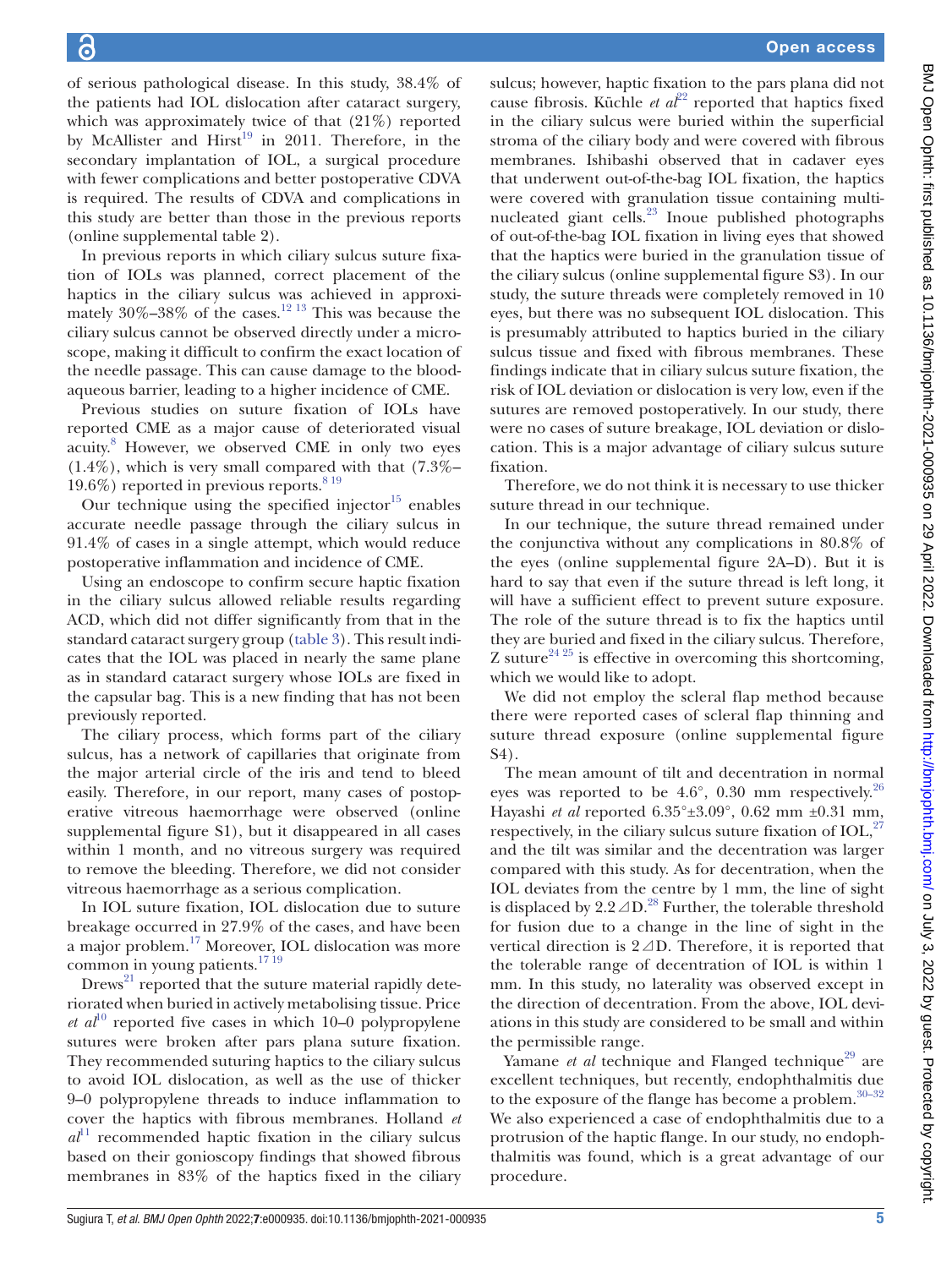The combination of various scleral fixation techniques and keratoplasty has been reported,  $33-36$  but we have no experience in these. We would like to keep an eye on the long-term outcomes of these procedures.

The most important thing in secondary IOL implantation is good postoperative long-term results, not the convenience of surgery.

The postoperative reoperation rate in our study was 5.5%, which was much lower than that (15.8%–49.2%) in the previous reports<sup>17–19</sup> [\(online supplemental table 2\)](https://dx.doi.org/10.1136/bmjophth-2021-000935) and can be attributed to the progress of the surgical technique such as using the injector.

Shen *et al* have evaluated a large number of IOL implantation in the absence of zonular support studies, and their review is very important and helpful. We will compare the results of the review with the results of this study.

The postoperative visual acuity of Shen's review was 20/35–20/76 (Snellen), and the final average visual acuity (logMAR 0.15) in this study was superior to any of those reports. The incidence of pupillary capture ranges from 0% to 9.6%, which is within the range of this study. The highest ratio of exposure of suture thread was 11%. This study is more than it and is a drawback of this technique. The incidence of glaucoma ranges from 0% to 23%, and this study is also within that range. CME was observed in 2% to 28%, and the highest rate (28%) was reported for 10–0 polypropylene iris suture IOL. The incidence of CME in this study is very low. Vitreous haemorrhage was observed in 0% to 26%, and also in intrascleral fixation in 0%–22%. The results of this study are close to the highest value. Retinal detachment was reported in the 10–0 polypropylene scleral suture group in 4.2%–8.2%, and the incidence of this study is low. Regarding IOL dislocation, the incidence tended to increase as the postoperative observation period became longer, with a maximum of 28%. Intrascleral fixation was also found in 5.7% of studies. Although the observation period is 11 months, Shen *et al* noted that only the CV-8 polytetrafluoroethylene-sutured PCIOL study did not report IOL dislocation. But the fixation site has not been examined in the review of Shen *et al.*

In previous reports, the fixation site of haptics has not been sufficiently discussed. However, we believe that the fixation site is important, and it is highly beneficial to correctly fix the haptics in the ciliary sulcus. We should reaffirm the significance and value of fixing haptics to the ciliary sulcus. Our study showed that better long-term postoperative results may be obtained by our technique. Therefore, our technique can be recommended for young patients.

The limitation of this study is that the number of patients who were followed up for longer than 5 years after surgery was small because many of them were lost to follow-up due to age and other reasons.

In conclusion, we report excellent IOL positioning and stability with highly satisfactory clinical results in the long term when the haptics were correctly fixed in the ciliary sulcus using the injector and an endoscope. The significance and value of fixing haptics to the ciliary sulcus should be re-evaluated.

Acknowledgements We are grateful to Hiroshi Sakai, PhD in Engineering of Wakamoto Pharmaceutical Co., Ltd., for his helpful advice on statistical analysis.

Contributors TS and TS were involved in the design and conduct of this study, TS, YT, YI were involved in data collection and management, TS was involved in manuscript preparation and analysis, and TO was involved in review and supervision of this manuscript. All authors review, contribute, and approve the manuscript and are responsible for its content.

Funding The authors have not declared a specific grant for this research from any funding agency in the public, commercial or not-for-profit sectors.

Competing interests None declared.

Patient and public involvement Patients and/or the public were not involved in the design, or conduct, or reporting, or dissemination plans of this research.

Patient consent for publication Consent obtained directly from patient(s)

Ethics approval This study involves human participants and was approved by the Institutional Review Committee at Sugiura Eye Clinic (21000131).

Provenance and peer review Not commissioned; externally peer reviewed.

Data availability statement Data are available on reasonable request.

Supplemental material This content has been supplied by the author(s). It has not been vetted by BMJ Publishing Group Limited (BMJ) and may not have been peer-reviewed. Any opinions or recommendations discussed are solely those of the author(s) and are not endorsed by BMJ. BMJ disclaims all liability and responsibility arising from any reliance placed on the content. Where the content includes any translated material, BMJ does not warrant the accuracy and reliability of the translations (including but not limited to local regulations, clinical guidelines, terminology, drug names and drug dosages), and is not responsible for any error and/or omissions arising from translation and adaptation or otherwise.

Open access This is an open access article distributed in accordance with the Creative Commons Attribution Non Commercial (CC BY-NC 4.0) license, which permits others to distribute, remix, adapt, build upon this work non-commercially, and license their derivative works on different terms, provided the original work is properly cited, appropriate credit is given, any changes made indicated, and the use is non-commercial. See:<http://creativecommons.org/licenses/by-nc/4.0/>.

#### ORCID iD

Takeshi Sugiura <http://orcid.org/0000-0001-6413-7821>

#### **REFERENCES**

- 1 Shen JF, Deng S, Hammersmith KM, *et al*. Intraocular lens implantation in the absence of zonular support: an outcomes and safety update: a report by the American Academy of ophthalmology. *[Ophthalmology](http://dx.doi.org/10.1016/j.ophtha.2020.03.005)* 2020;127:1234–58.
- <span id="page-5-0"></span>2 Girard LJ. Pars plana phacoprosthesis (aphakic intraocular implant): a preliminary report. *[Ophthalmic Surg](http://www.ncbi.nlm.nih.gov/pubmed/7231865)* 1981;12:19–22.
- Teichmann KD. Pars plana fixation of posterior chamber intraocular lenses. Pars plana fixation of posterior chamber intraocular lenses. *Ophthalmic Surg* 1994;25:549–53.
- <span id="page-5-1"></span>4 Malbran ES. Lens Glide suture for transport and fixation in secondary IOL implantation after intracapsular extraction. *[Int](http://dx.doi.org/10.1007/BF00159844)  [Ophthalmol Clin](http://dx.doi.org/10.1007/BF00159844)* 1986;9:151–60.
- 5 Pannu JS. A new suturing technique for ciliary sulcus fixation in the absence of posterior capsule. *[Ophthalmic Surg](http://dx.doi.org/10.3928/1542-8877-19881001-15)* 1988;19:751–4.
- 6 Stark WJ, Goodman G, Goodman D, *et al*. Posterior chamber intraocular lens implantation in the absence of posterior capsular support. *[Ophthalmic Surg](http://dx.doi.org/10.3928/1542-8877-19880401-05)* 1988;19:240–3.
- 7 Lewis JS. Ab externo sulcus fixation. *[Ophthalmic Surg](http://dx.doi.org/10.3928/1542-8877-19911101-14)* 1991;22:692–5.
- <span id="page-5-2"></span>8 Sugiura T, Eguchi S, Inamochi K, *et al*. [Postoperative course of transscleral ciliary sulcus fixation of posterior chamber intraocular lens and ciliary sulcus insertion of posterior chamber intraocular lens as a secondary implantation--postoperative long course of secondary intraocular lens implantation]. *[Nippon Ganka Gakkai](http://www.ncbi.nlm.nih.gov/pubmed/7661044)  [Zasshi](http://www.ncbi.nlm.nih.gov/pubmed/7661044)* 1995;99:811–8.
- 9 Por YM, Lavin MJ. Techniques of intraocular lens suspension in the absence of capsular/zonular support. *[Surv Ophthalmol](http://dx.doi.org/10.1016/j.survophthal.2005.06.010)* 2005;50:429–62.